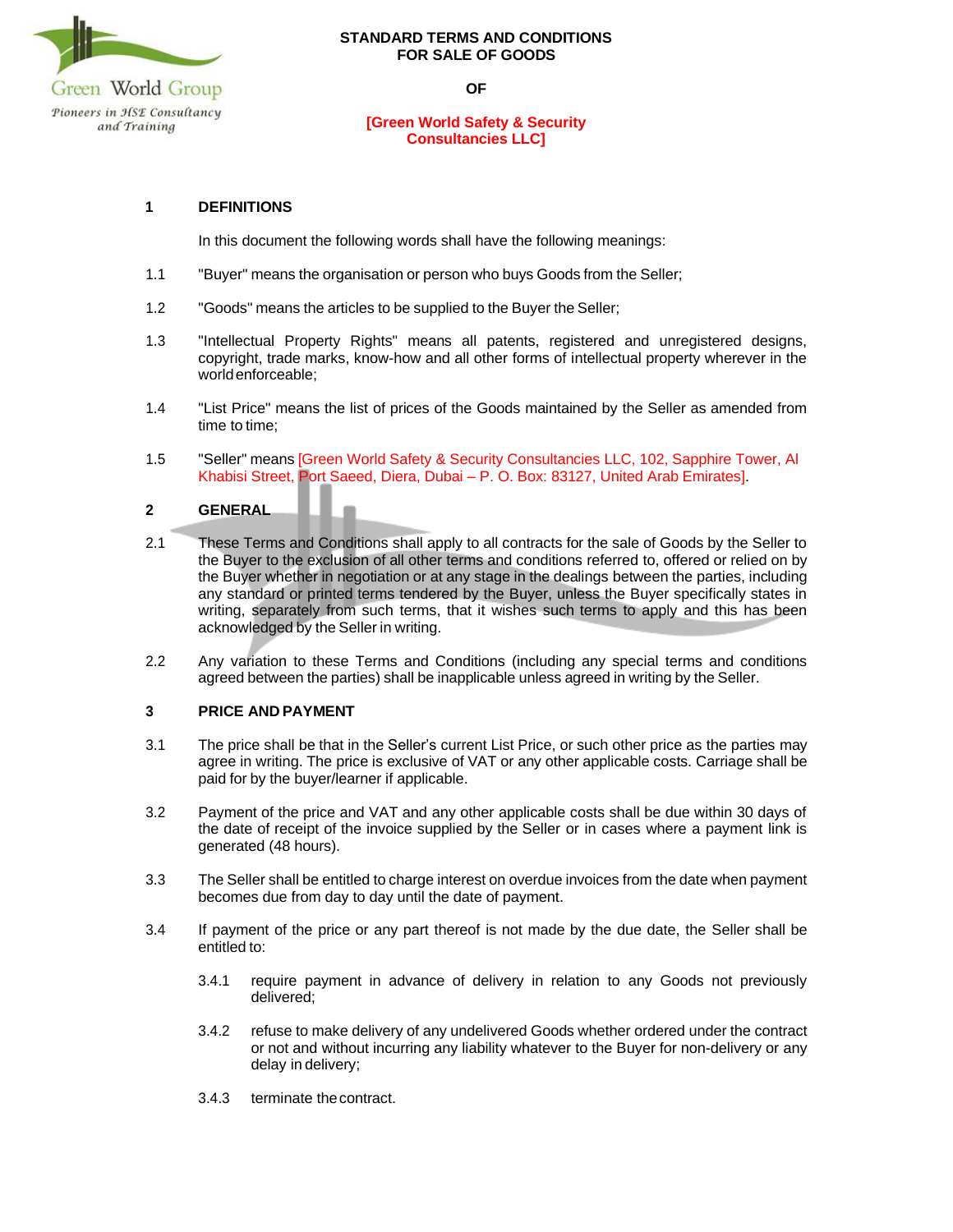### **4 DESCRIPTION**

Any description given or applied to the Goods is given by way of identification only and the use of such description shall not constitute a sale by description. For the avoidance of doubt, the Buyer hereby affirms that it does not in any way rely on any description when entering into the contract.

### **5 SAMPLE**

Where a sample of the Goods is shown to and inspected by the Buyer, the parties hereto accept that such a sample is so shown and inspected for the sole purpose of enabling the Buyer to judge for itself the quality of the bulk, and not so as to constitute a sale by sample.

# **6 DELIVERY**

- 6.1 Unless otherwise agreed in writing, delivery of the Goods shall take place at the address specified by the Buyer on the date specified by the Seller. The Buyer shall make all arrangements necessary to take delivery of the Goods whenever they are tendered for delivery.
- 6.2 The date of delivery specified by the Seller is an estimate only. Time for delivery shall not be of the essence of thecontract.
- 6.3 If the Seller is unable to deliver the Goods for reasons beyond its control, then the Seller shall be entitled to place the Goods in storage until such times as delivery may be effected and the Buyer shall be liable for any expense associated with such storage.
- 6.4 The Buyer shall be entitled to replacement Goods where the Goods have been damaged during transportation. The Buyer must notify the Seller of the damage within 24 hours of delivery.
- **7 RISK**

Risk in the Goods shall pass to the Buyer at the moment the Goods are dispatched from the Seller`s premises. Where the Buyer chooses to collect the Goods itself, risk will pass when the Goods are entrusted to it or set aside for its collection, whichever happens first.

### **8 TITLE**

Title in the Goods shall not pass to the Buyer until the Seller has been paid in full for the Goods.

### **9 WARRANTY**

- 9.1 Where the Goods have been manufactured by the Seller and are found to be defective, the Seller shall repair, or in its sole discretion, replace defective Goods free of charge within the warranty period from the date of delivery, subject to the following conditions:
	- 9.1.1 the Buyer notifying the Seller in writing immediately upon the defect becoming apparent;
	- 9.1.2 the defect being due to the faulty design, materials or workmanship of the Seller.
- 9.2 Any Goods to be repaired or replaced shall be returned to the Seller at the Buyer's expense, if so requested by the Seller.
- 9.3 Where the Goods have been manufactured and supplied to the Seller by a third party, any warranty granted to the Seller in respect of the Goods shall be passed on to the Buyer.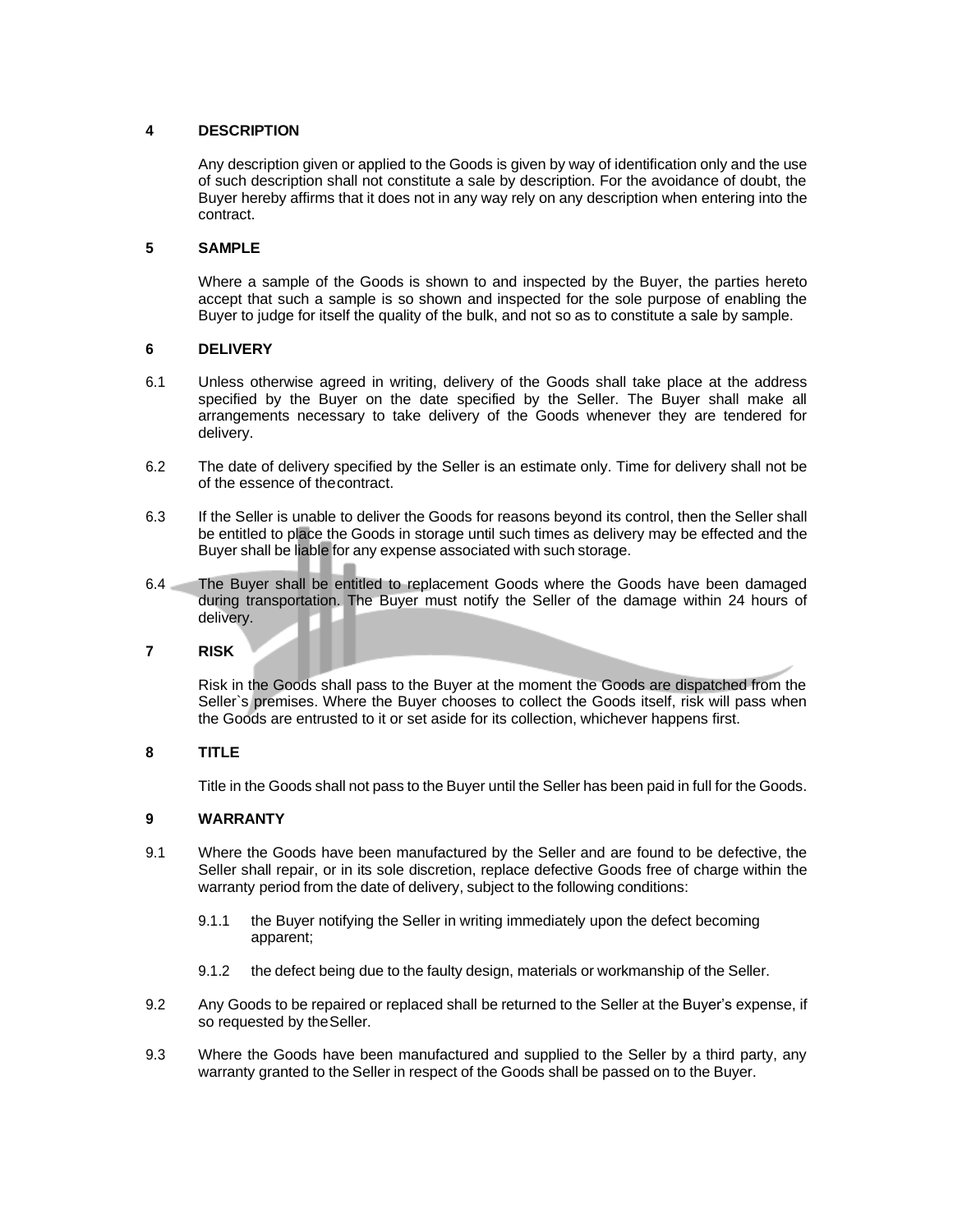- 9.4 The Seller shall be entitled in its absolute discretion to refund the price of the defective Goods in the event that such price has already been paid.
- 9.5 The remedies contained in this Clause are without prejudice to the other Terms and Conditions herein, including, but without limitation, Clauses 10 and 11 below.

### **10 LIABILITY**

- 10.1 No liability of any nature shall be incurred or accepted by the Seller in respect of any representation made by the Seller, or on its behalf, to the Buyer, or to any party acting on its behalf, prior to the making of this contract where such representations were made or given in relation to:
	- 10.1.1 the correspondence of the Goods with any description;
	- 10.1.2 the quality of the Goods;or
	- 10.1.3 the fitness of the Goods for any purpose whatsoever.
- 10.2 No liability of any nature shall be accepted by the Seller to the Buyer in respect of any express term of this contract where such term relates in any way to:
	- 10.2.1 the correspondence of the Goods with any description;
	- 10.2.2 the quality of the Goods;or
	- 10.2.3 the fitness of the Goods for any purpose whatsoever.
- 10.3 All implied terms, conditions or warranties as to the correspondence of the Goods to any description or the satisfactory quality of the Goods or the fitness of the Goods for any purpose whatsoever (whether made known to the Seller or not) are hereby excluded from the contract.

### **11 LIMITATION OFLIABILITY**

- 11.1 Where any court or arbitrator determines that any part of Clause 10 above is, for whatever reason, unenforceable, the Seller shall be liable for all loss or damage suffered by the Buyer but in an amount not exceeding the contract price.
- 11.2 Nothing contained in these Terms and Conditions shall be construed so as to limit or exclude the liability of the Seller for death or personal injury as a result of the Seller's negligence or that of its employees or agents.

### **12 INTELLECTUALPROPERTYRIGHTS**

All Intellectual Property Rights produced from or arising as a result of the performance of this Agreement shall, so far as not already vested, become the absolute property of the Seller, and the Buyer shall do all that is reasonably necessary to ensure that such rights vest in the Seller by the execution of appropriate instruments or the making of agreements with third parties.

#### **13 FORCEMAJEURE**

The Seller shall not be liable for any delay or failure to perform any of its obligations if the delay or failure results from events or circumstances outside its reasonable control, including but not limited to acts of God, strikes, lock outs, accidents, war, fire, breakdown of plant or machinery or shortage or unavailability of raw materials from a natural source of supply, and the Seller shall be entitled to a reasonable extension of its obligations. If the delay persists for such time as the Seller considers unreasonable, it may, without liability on its part, terminate the contract.